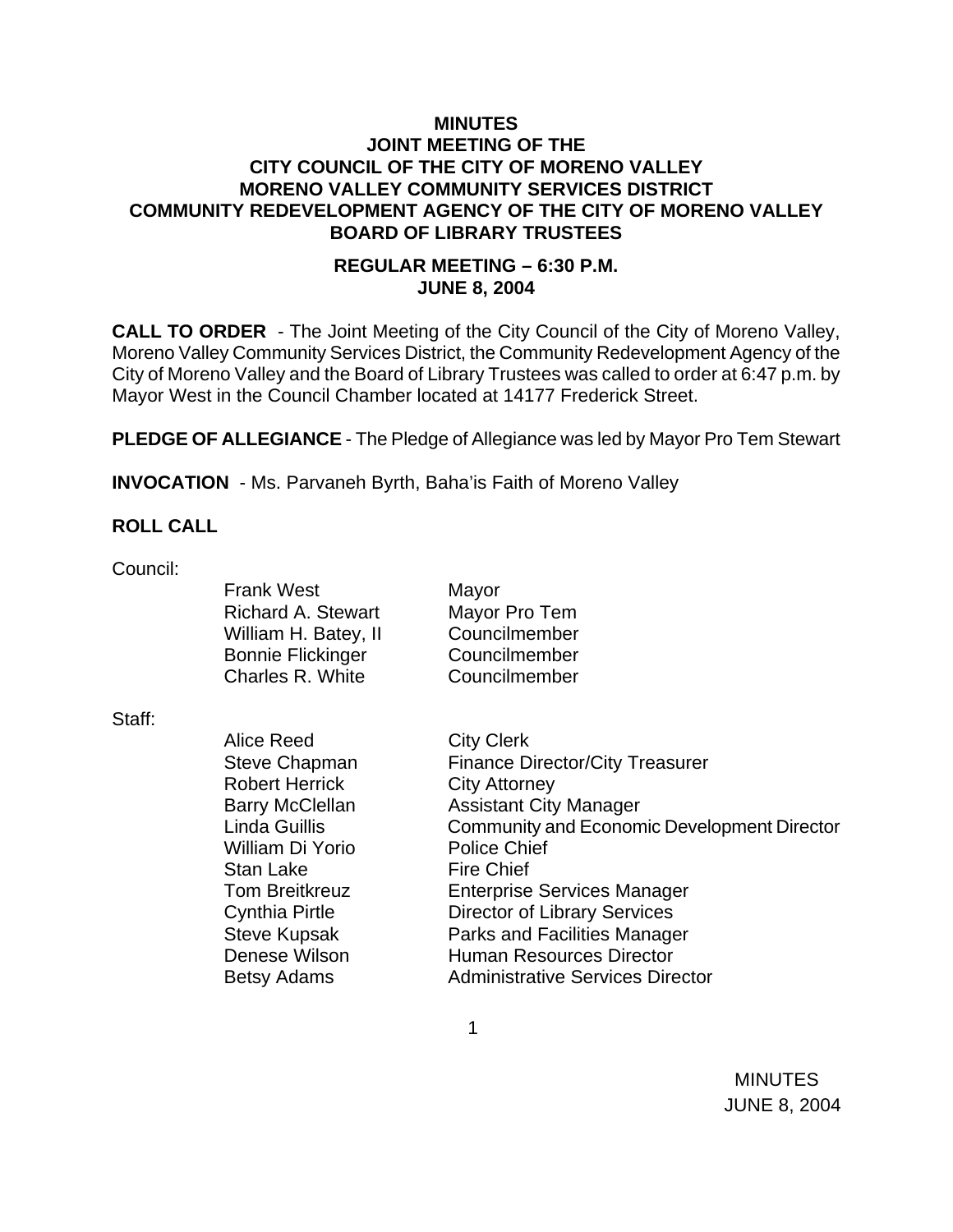# **JOINT CONSENT CALENDARS (SECTIONS A-D) OF THE CITY COUNCIL OF THE CITY OF MORENO VALLEY, MORENO VALLEY COMMUNITY SERVICES DISTRICT, COMMUNITY REDEVELOPMENT AGENCY OF THE CITY OF MORENO VALLEY AND THE BOARD OF LIBRARY TRUSTEES**

Mayor West opened the agenda items for the Consent Calendars for public comments; there being none, public comments were closed.

Council Member White made a motion, seconded by Council Member Flickinger to approve the Consent Calendars in their entireties, except for Items A3; B3; C3; and D2 which were pulled for separate discussion/action. Motion carried. Roll call vote.

# **A. CONSENT CALENDAR** - **CITY COUNCIL**

- A1. ORDINANCES FIRST READING BY TITLE ONLY Waived reading of all Ordinance Introductions and read by title only.
- A2. MINUTES SPECIAL MEETING OF MAY 18, 2004 Approved as submitted.
- A4. WARRANT REPORT APRIL 30, 2004 Adopted Resolution No. 2004-37, approving the Warrant Report, dated April 30, 2004 in the total amount of \$18,069,797.03.

Resolution No. 2004-37

 A Resolution of the City Council of the City of Moreno Valley, California, Approving the Warrant Report Dated April 30, 2004

 A5. ACCEPTANCE OF THE EXTENSION OF THE OFFICE TRAFFIC SAFETY (OTS) GRANT FUNDING "CALIFORNIA SEAT BELT COMPLIANCE CAMPAIGN" Accepted the extension of the OTS Grant in the amount of \$58,282.00

entitled "California Seat Belt Compliance Campaign". This will allow the MVPD to provide directed enforcement during the statewide campaign. This campaign will coincide with the statewide campaign, which includes the Memorial Day Holiday period this year as well as one week in August, and the Labor Day Holiday period, and will be related to seat belt and child safety seat usage.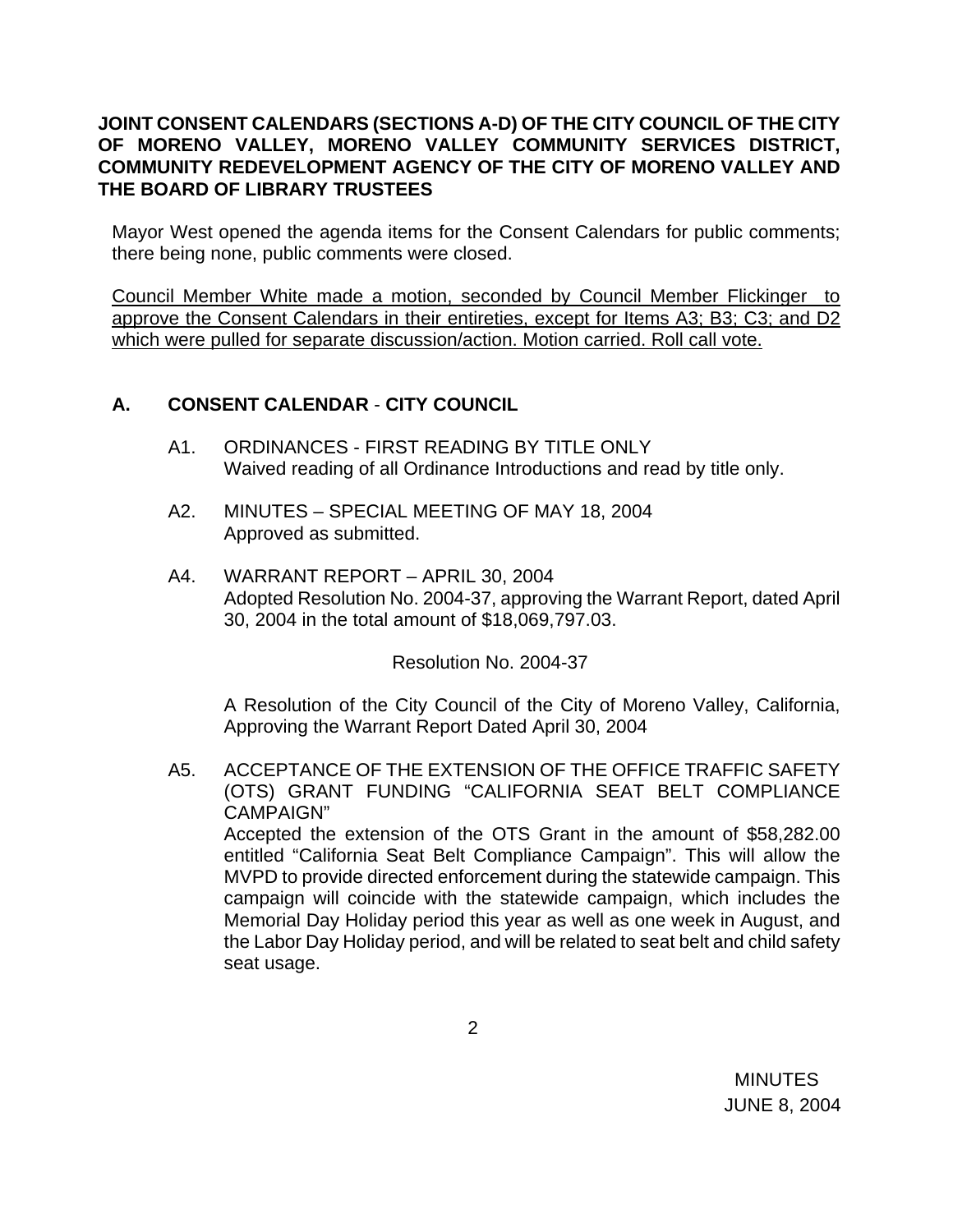A6. APPROVAL OF RESOLUTION NO. 2004-41, SUMMARY VACATION OF PORTIONS OF THE EQUESTRIAN TRAIL WITHIN FINAL MAP 30300-1 SOUTH SIDE OF KRAMERIA AVENUE, EAST OF LASSELLE STREET SUBDIVIDER - MVR-MORENO VALLEY, LP Approved and adopted Resolution No. 2004-41, summarily vacating portions of the equestrian trail within Final Map 30300-1; and directed the City Clerk to certify said resolution and transmit a copy of the resolution to the County Recorder's office for recording.

Resolution No. 2004-41

 A Resolution of the City Council of the City of Moreno Valley, California, Ordering the Summary Vacation of Portions of the Equestrian Trail Within Final Map 30300-1

- A7. CONFLICT OF INTEREST CODE AGENCY REVIEW Directed each agency, which has adopted a Conflict of Interest Code pursuant to the provisions of the Political Reform Act of 1974 (Government Code §87100, et. seq.), to review its Conflict of Interest Code, and if a change is necessary, to submit its biennial report to the City Clerk no later than October 1, 2004.
- A8. APPROVE THE MEASURE "A" LOCAL STREETS AND ROADS FUND PROGRAM, FIVE-YEAR CAPITAL IMPROVEMENT PLAN, FISCAL YEARS 2005-2009

Approved the Measure "A" Local Streets and Roads Fund Program, Five-Year Capital Improvement Plan list of projects as identified in the document entitled Riverside County Transportation Commission (RCTC), Measure "A" Local Streets and Roads Fund Program, Fiscal Years 2005-2009 and authorized the submittal of the RCTC Measure "A" Local Fund Program, Fiscal Years 2005-2009, and the Maintenance of Effort (MOE) Certification Statement.

A9. REIMBURSEMENT TO KB HOME OF CITY APPROVED COSTS FOR IMPROVEMENTS TO THE EAST SIDE OF EMMA LANE, SOUTH OF IRIS AVENUE Authorized the payment of \$147,797.08 to KB Home for improvements constructed on behalf of the City of Moreno Valley on the east side of Emma Lane, South of Iris Avenue from the underground in lieu fee account number 359.2205.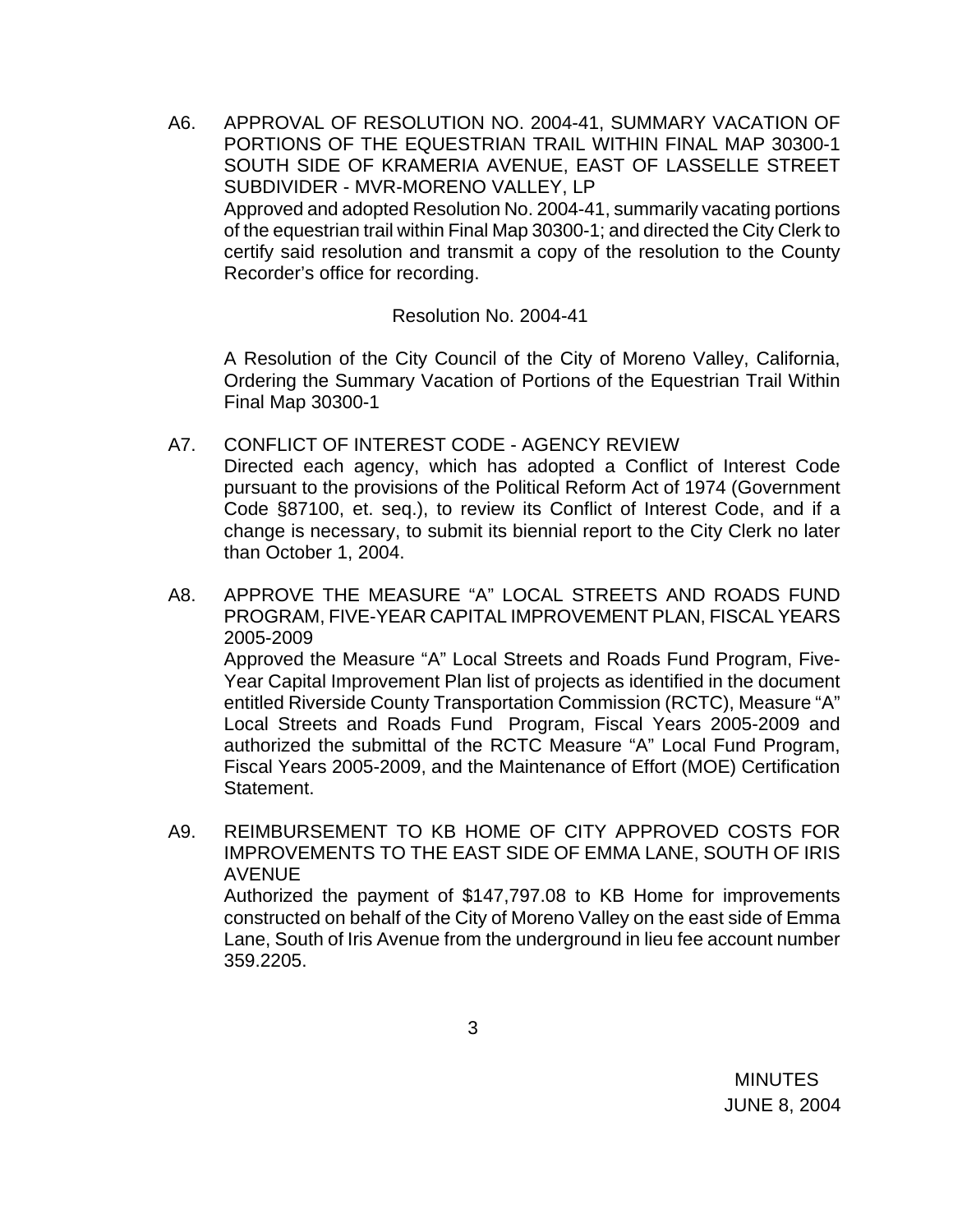- A10. AN INCREASE TO THE PURCHASE ORDER TO HOGLE-IRELAND, INC. FOR CONTRACT PLANNING STAFF SERVICES Authorized the Finance Director to increase the purchase order to Hogle-Ireland for contract planning staff services from \$60,000 to \$250,000. Funding for the contract is provided in Account No. 011.41310.6291.293; and authorized the City Manager to execute an amendment to the existing agreement for professional consultant services with Hogle-Ireland, Inc. for contract planning staff services, not to exceed \$250,000.
- A11. RESOLUTION NO. 2004-42 AUTHORIZING THE LEVY OF REGULATORY RATES ON THE RIVERSIDE COUNTY TAX ROLL FOR THE NATIONAL POLLUTANT DISCHARGE ELIMINATION SYSTEM (NPDES) FOR RESIDENTIAL DEVELOPMENTS Approved and adopted Resolution No. 2004-42 to authorize the National Pollutant Discharge Elimination System (NPDES) regulatory rate collection on the Riverside County tax roll for new residential developments.

Resolution No. 2004-42

 A Resolution of the City Council of the City of Moreno Valley, California, Authorizing and Approving the Levy of the National Pollutant Discharge Elimination System (NPDES) Regulatory Rate on the County of Riverside Property Tax Roll

# **B. CONSENT CALENDAR** - **COMMUNITY SERVICES DISTRICT**

- B1. ORDINANCES FIRST READING BY TITLE ONLY Recommendation: Waived reading of all Ordinance Introductions and read by title only.
- B2. MINUTES SPECIAL MEETING OF MAY 18, 2004 Approved as submitted.
- B4. REVISION TO PARK NAMING POLICY Adopted the revised Park Naming Policy.
- B5. EXTENSION OF CONTRACT PROJECT NO. E-4/03 MAINTENANCE OF EXTENSIVE LANDSCAPING AND IRRIGATION - MORENO VALLEY RANCH EAST Approved the Amendment to the Contract Agreement for MVCSD Project E-4/03 to extend the term of the contract for an additional one-year period; authorized the President of the MVCSD Board to execute said Amendment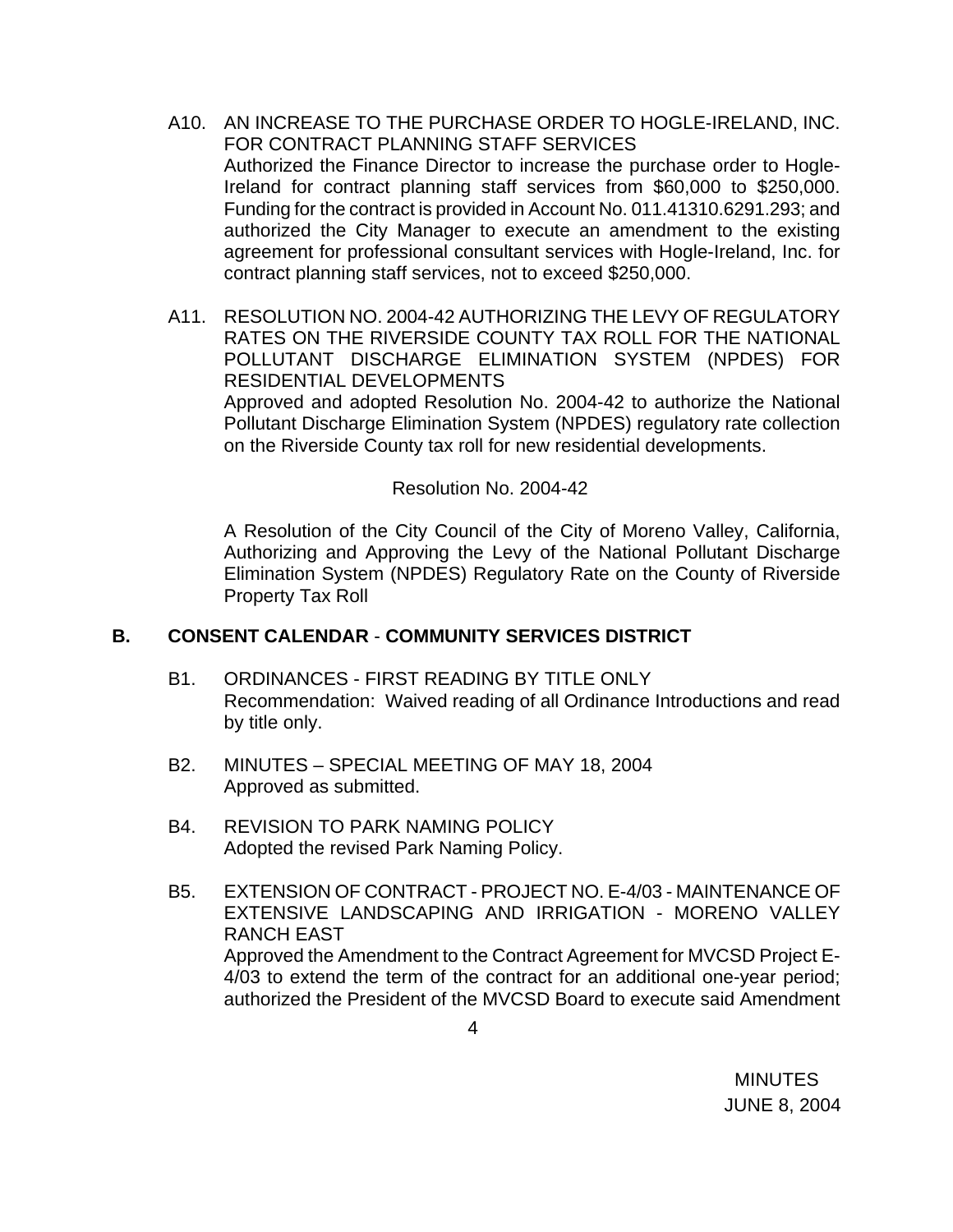with Bemus Landscape, Inc., of Santa Ana, California; and authorized the Purchasing Manager, at the start of Fiscal Year 2004/05, to issue open purchase orders to Bemus Landscape, Inc. in the amounts of:

- a.) One Hundred Thirty Thousand Nine Hundred Twenty Dollars and 96/100 (\$130,920.96) for Twelve Months of Base Maintenance Service; and
- b.) Eighteen Thousand Thirty-Three Dollars and No/100 (\$18,033.00) for anticipated Additional Work per Section 3., paragraph d. of the amended Agreement.
- B6. EXTENSION OF CONTRACT PROJECT NO. E-2/01 MAINTENANCE OF EXTENSIVE LANDSCAPING AND IRRIGATION - HIDDEN SPRINGS Approved the Amendment to the Contract Agreement for MVCSD Project E-2/01 to extend the term of the contract for an additional one-year period; authorized the President of the MVCSD Board to execute said Amendment with Tropical Plaza Nursery, Inc. of Villa Park, California; and authorized the Purchasing Manager, at the start of Fiscal Year 2004/05, to issue open purchase orders to Tropical Plaza Nursery, Inc. in the amounts of:
	- a.) One Hundred Twenty Thousand Seven Hundred Seventeen Dollars and 24/100 (\$120,717.24) for twelve months of base maintenance service; and
	- b.) Twenty Thousand Three Hundred Seventy-Five Dollars and No/100 (\$20,375.00) for the anticipated Additional Work per Section 3., paragraph d. of the amended Agreement.
- B7. AUTHORIZATION TO AWARD CONTRACT FOR PROJECT NO. 03- 18278240-50, ARTERIAL WALL FAÇADE, PILASTER, FENCING, ARBOR AND MONUMENT STRUCTURE REPAIR AND MAINTENANCE, MORENO VALLEY RANCH SPECIFIC PLAN Authorized an appropriation of \$392,016 from Zone E-3 (West) fund balance (Account No. 182.3911) to Account No. 182.88224.7200 to provide arterial wall façade; awarded the contract for Project No. 03-18278240 to Thomco Construction, Incorporated, the lowest responsible bidder to provide arterial wall façade repair services along the arterial wall areas of the Moreno Valley Ranch West (E-3); authorized the Mayor to execute a contract with Thomco Construction, Incorporated to provide arterial wall façade repair services; and authorized the issuance of a purchase order to Thomco Construction, Incorporated in the amount of \$392,016, which includes the amount of the bid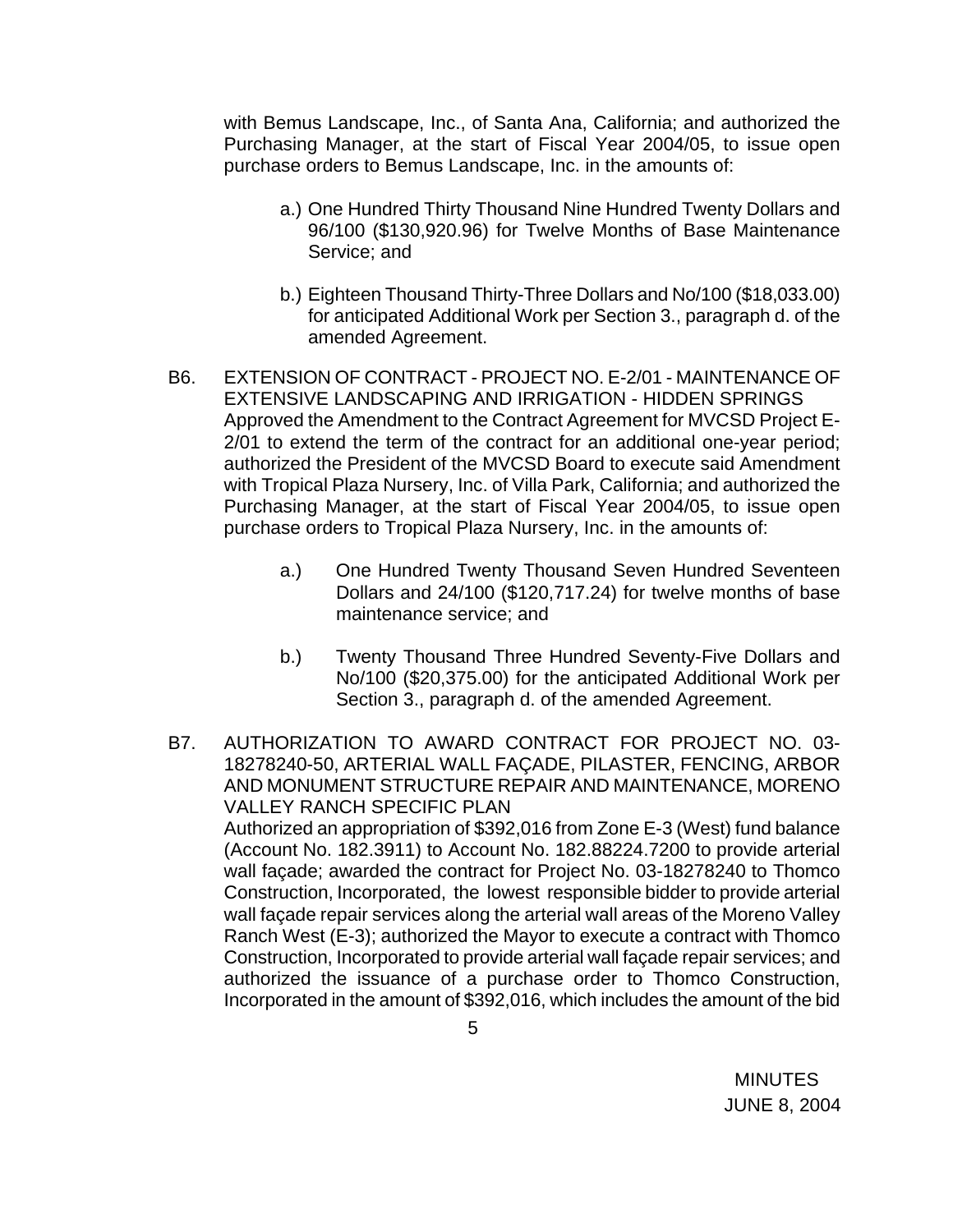\$356,378 plus 10% contingency, \$35,638 when the contract has been signed by all parties (Account No. 182.88224.7200).

# **C. CONSENT CALENDAR** - **COMMUNITY REDEVELOPMENT AGENCY**

- C1. ORDINANCES FIRST READING BY TITLE ONLY Waived reading of all Ordinance Introductions and read by title only.
- C2. MINUTES SPECIAL MEETING OF MAY 18, 2004 Approved as submitted.

# **D. CONSENT CALENDAR** - **BOARD OF LIBRARY TRUSTEES**

D1. ORDINANCES - FIRST READING BY TITLE ONLY Waived reading of all Ordinance Introductions and read by title only.

# **E. PUBLIC HEARINGS**

E1. PUBLIC HEARING TO CONSIDER APPROVAL AND ADOPTION OF MORENO VALLEY COMMUNITY FACILITIES DISTRICT NO. 87-1 (TOWNGATE) ANNUAL SPECIAL TAX LEVY

 President West opened the public testimony portion of the public hearing; there being none, public testimony was closed.

 Board Member White made a motion, seconded by Board Member Batey to approve and adopt Resolution No. 2004-38 implementing the rate and method of apportionment of the special tax levy required to cover the 2004/2005 annual debt service of CFD No. 87-1 (Towngate), as submitted in the Special Tax Report on file in the office of the City Treasurer. Motion carried 5-0. Roll call vote.

# Resolution No. 2004-38

 A Resolution of the City Council of the City of Moreno Valley, California, Accepting and Approving the Special Tax Report for Fiscal Year 2004/2005 Regarding Community Facilities District No. 87-1 (Towngate)

# E2. PUBLIC HEARING TO CONSIDER APPROVAL AND ADOPTION OF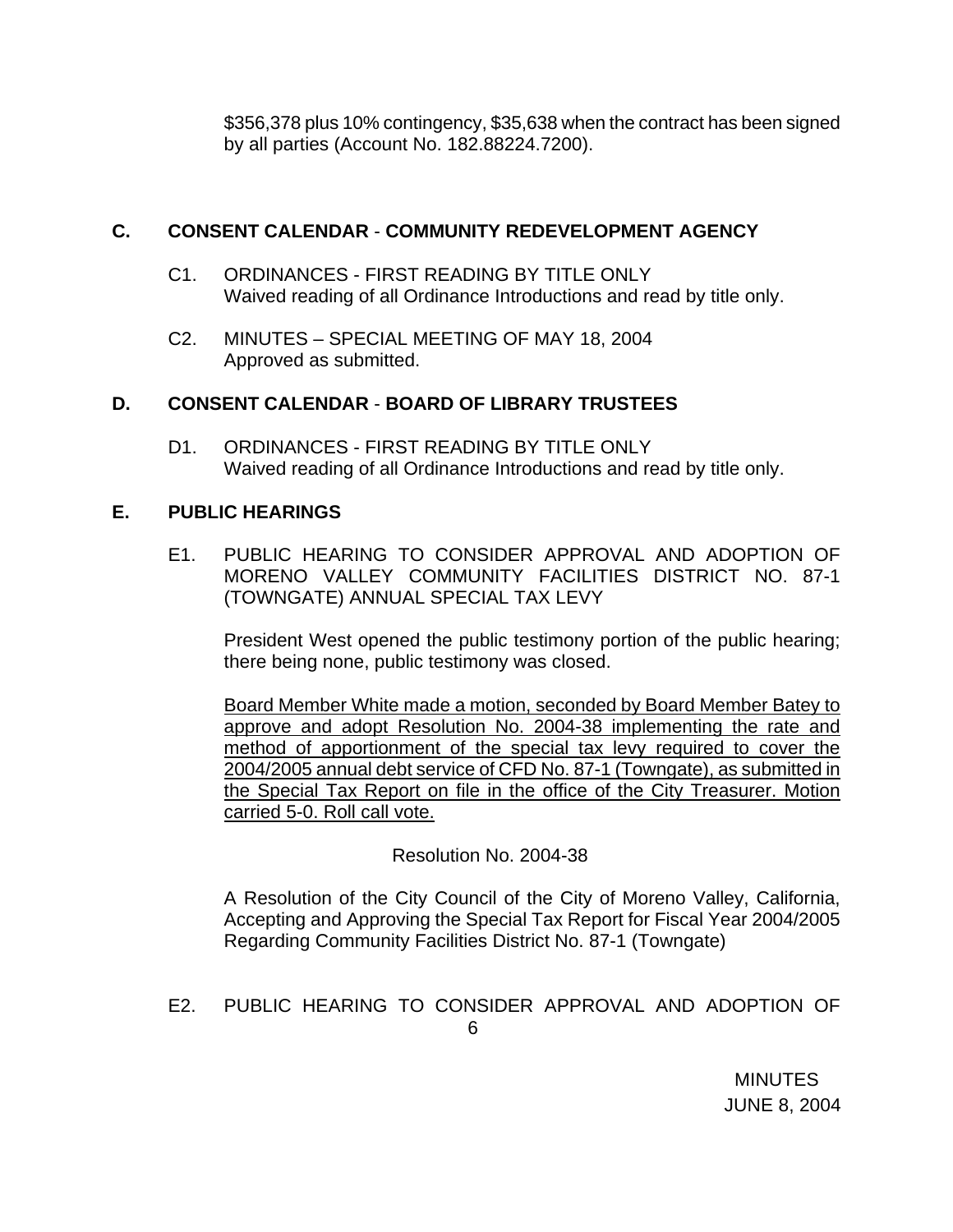MORENO VALLEY COMMUNITY FACILITIES DISTRICT NO. 87-1 (TOWNGATE) IMPROVEMENT AREA NO. 1 ANNUAL SPECIAL TAX LEVY

 Mayor West opened the public testimony portion of the public hearing; there being none, public testimony was closed.

 Council Member White made a motion, seconded by Council Member Batey to approve and adopt Resolution No. 2004-39 implementing the rate and method of apportionment of the special tax levy required to cover the annual debt service of CFD No. 87-1 (Towngate) Improvement Area No. 1, as submitted in the Special Tax Report on file in the office of the City Treasurer. Motion carried 5-0. Roll call vote.

Resolution No. 2004-39

 A Resolution of the City Council of the City of Moreno Valley, California, Accepting and Approving the Report for Fiscal Year 2004/2005 Regarding Community Facilities District No. 87-1 (Towngate) Improvement Area No. 1

E3. PUBLIC HEARING TO CONSIDER APPROVAL AND ADOPTION OF MORENO VALLEY COMMUNITY SERVICES DISTRICT COMMUNITY FACILITIES DISTRICT NO. 1 (PARK MAINTENANCE) ANNUAL SPECIAL TAX LEVY

 President West opened the public testimony portion of the public hearing; there being none, public testimony was closed.

 Vice President Stewart made a motion, seconded by Board Member Batey to approve and adopt Resolution No. CSD 2004-05 implementing the rate and method of apportionment of the special tax levy required to cover the 2004/2005 public services, which includes all effort by Park Rangers, for maintenance and/or repair of Parks and Park Improvements within CFD NO. 1, as submitted in the Special Tax Report on file in the office of the City Treasurer. Motion carried 5-0. Roll call vote.

Resolution No. CSD 2004-05

 A Resolution of the Moreno Valley Community Services District of the City of Moreno Valley, California, Accepting and Approving the Special Tax Report for Fiscal Year 2004/2005 Regarding Community Facilities District No. 1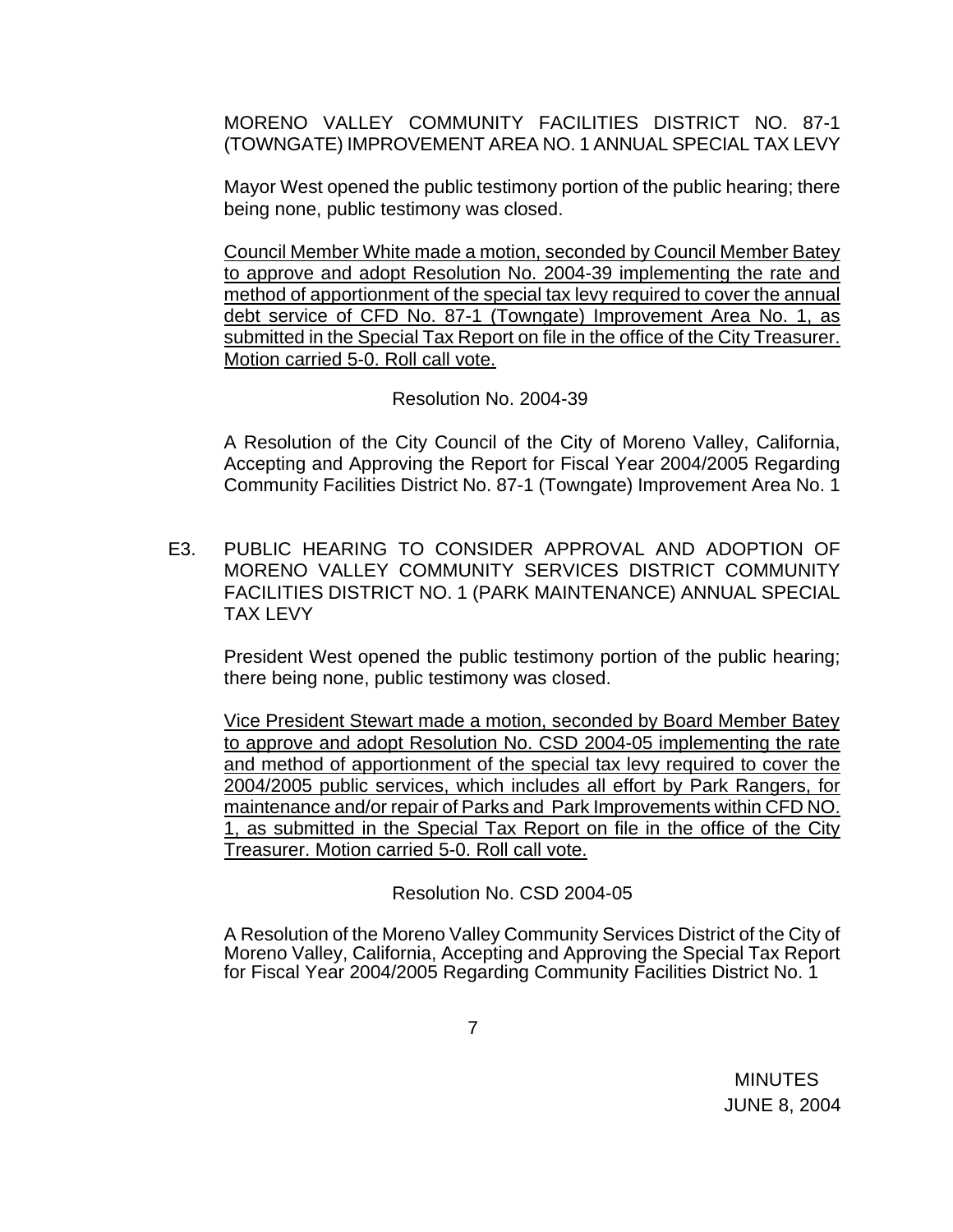E4. PUBLIC HEARING TO CONSIDER APPROVAL AND ADOPTION OF COMMUNITY FACILITIES DISTRICT NO. 3 OF THE CITY OF MORENO VALLEY (AUTO MALL REFINANCING) SPECIAL TAX BONDS, SERIES 2000 ANNUAL SPECIAL TAX LEVY

Mayor West opened the public testimony portion of the public hearing; there being none, public testimony was closed.

Council Member Batey made a motion, seconded by Mayor Pro Tem Stewart to approve and adopt Resolution No. 2004-40 implementing the rate and method of apportionment of the special tax levy required to cover the annual debt service of CFD No. 3, as submitted in the Special Tax Report on file in the office of the City Treasurer. Motion carried 5-0. Roll call vote.

### Resolution No. 2004-40

 A Resolution of the City Council of the City of Moreno Valley, California, Accepting and Approving the Special Tax Report for Fiscal Year 2004/2005 Regarding Community Facilities District No. 3 of the City of Moreno Valley (Auto Mall Refinancing)

E5. PUBLIC HEARING TO CONSIDER APPROVING THE CONTINUANCE OF CURRENT MORENO VALLEY COMMUNITY SERVICES DISTRICT ANNUAL CHARGES PROPOSED FOR 2004/2005

 President West opened the public testimony portion of the public hearing; there being none, public testimony was closed.

 Vice President Stewart made a motion, seconded by Board Member White to approve and adopt Resolution No. CSD 2004-06 (Zone A). Motion carried 5- 0. Roll call vote.

# Resolution No. CSD 2004-06

A Resolution of the Moreno Valley Community Services District of the City of Moreno Valley, Approving the Continuance of the Currently Approved Parcel Charge for Furnishing Improvements and Maintenance for Parks and Recreation Services During Fiscal Year 2004/2005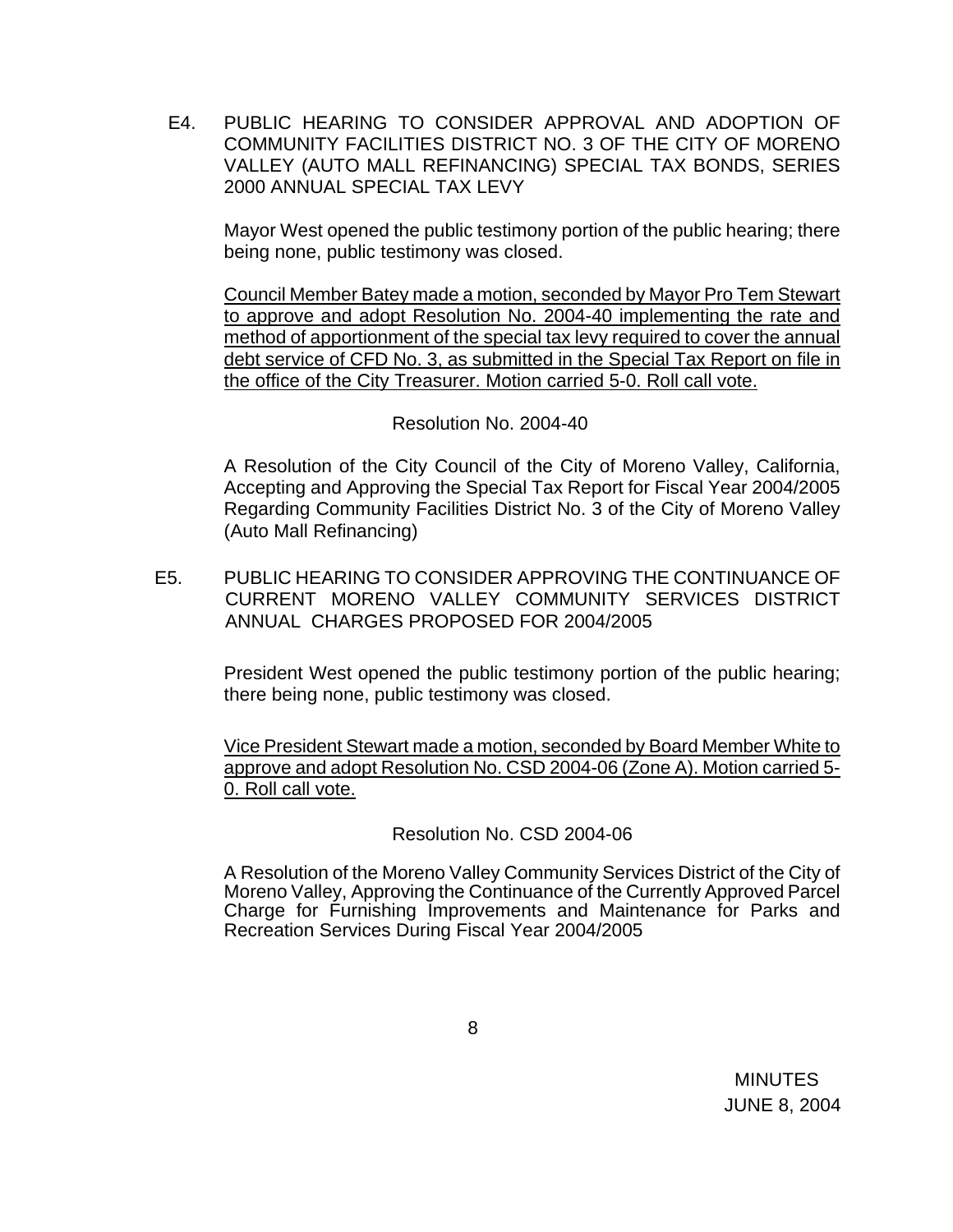Vice President Stewart made a motion, seconded by Board Member White to approve and adopt Resolution No. CSD 2004-07 (Zone B). Motion carried 5- 0. Roll call vote.

# Resolution No. CSD 2004-07

A Resolution of the Moreno Valley Community Services District of the City of Moreno Valley, California, Approving the Continuance of the Currently Approved Parcel Charge for Furnishing Improvements and Maintenance for Residential Street Lighting Services During Fiscal Year 2004/2005

Vice President Stewart made a motion, seconded by Board Member White to approve and adopt Resolution No. CSD 2004-08 (Zone B-1A). Motion carried 5-0. Roll call vote.

### Resolution No. CSD 2004-08

A Resolution of the Moreno Valley Community Services District of the City of Moreno Valley, California, Approving the Continuance of the Currently Approved Parcel Charge for Furnishing Improvements for Residential Street Lighting Service to Kristen Court During Fiscal Year 2004/2005

Vice President Stewart made a motion, seconded by Board Member White to approve and adopt Resolution No. CSD 2004-09 (Zone C). Motion carried 5- 0. Roll call vote.

# Resolution No. CSD 2004-09

Resolution of the Moreno Valley Community Services District of the City of Moreno Valley, California, Approving the Continuance of the Currently Approved Parcel Charge for Furnishing Improvements and Maintenance for Intersection and Arterial Street Lighting Services During Fiscal Year 2004/2005

Vice President Stewart made a motion, seconded by Board Member White to approve and adopt Resolution No. CSD 2004-10 (Zone D). Motion carried 5- 0. Roll call vote.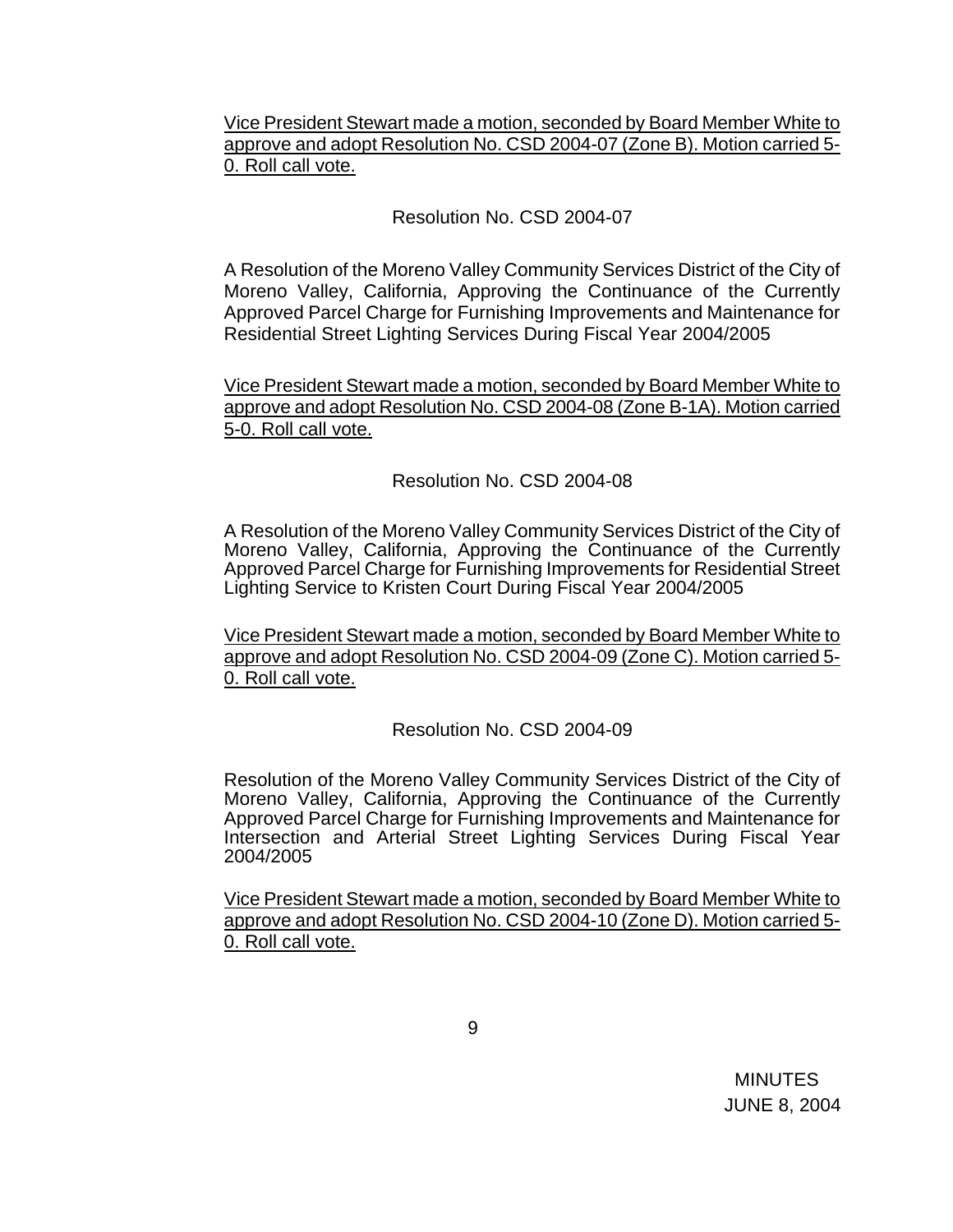#### Resolution No. CSD 2004-10

A Resolution of the Moreno Valley Community Services District of the City of Moreno Valley, California, Approving the Continuance of the Currently Approved Parcel Charge for Furnishing Parkway Landscape Improvement and Maintenance Services During Fiscal Year 2004/2005

Vice President Stewart made a motion, seconded by Board Member White to approve and adopt Resolution No. CSD 2004-11 (Zone E). Motion carried 5- 0. Roll call vote.

# Resolution No. CSD 2004-11

A Resolution of the Moreno Valley Community Services District of the City of Moreno Valley, California, Approving the Continuance of the Currently Approved Parcel Charge for Furnishing High-Service-Level Parkways Improvement and Maintenance Services During Fiscal Year 2004/2005

Vice President Stewart made a motion, seconded by Board Member White to approve and adopt Resolution No. CSD 2004-12 (Zone E-1A). Motion carried 5-0. Roll call vote.

### Resolution No. CSD 2004-12

A Resolution of the Moreno Valley Community Services District of the City of Moreno Valley, California, Approving the Continuance of the Currently Approved Parcel Charge for Furnishing Zone E-1A Renaissance Park – Internal Parkway Landscape/Wall Maintenance Services During Fiscal Year 2004/2005

Vice President Stewart made a motion, seconded by Board Member White to approve and adopt Resolution No. CSD 2004-13 (Zone E-3A). Motion carried 5-0. Roll call vote.

#### Resolution No. CSD 2004-13

A Resolution of the Moreno Valley Community Services District of the City of Moreno Valley, California, Approving the Parcel Charge for Providing Zone E-3A (Tracts 30318, 30321, 30476 and 30714 – Internal Parkway Landscape/Wall Maintenance) Services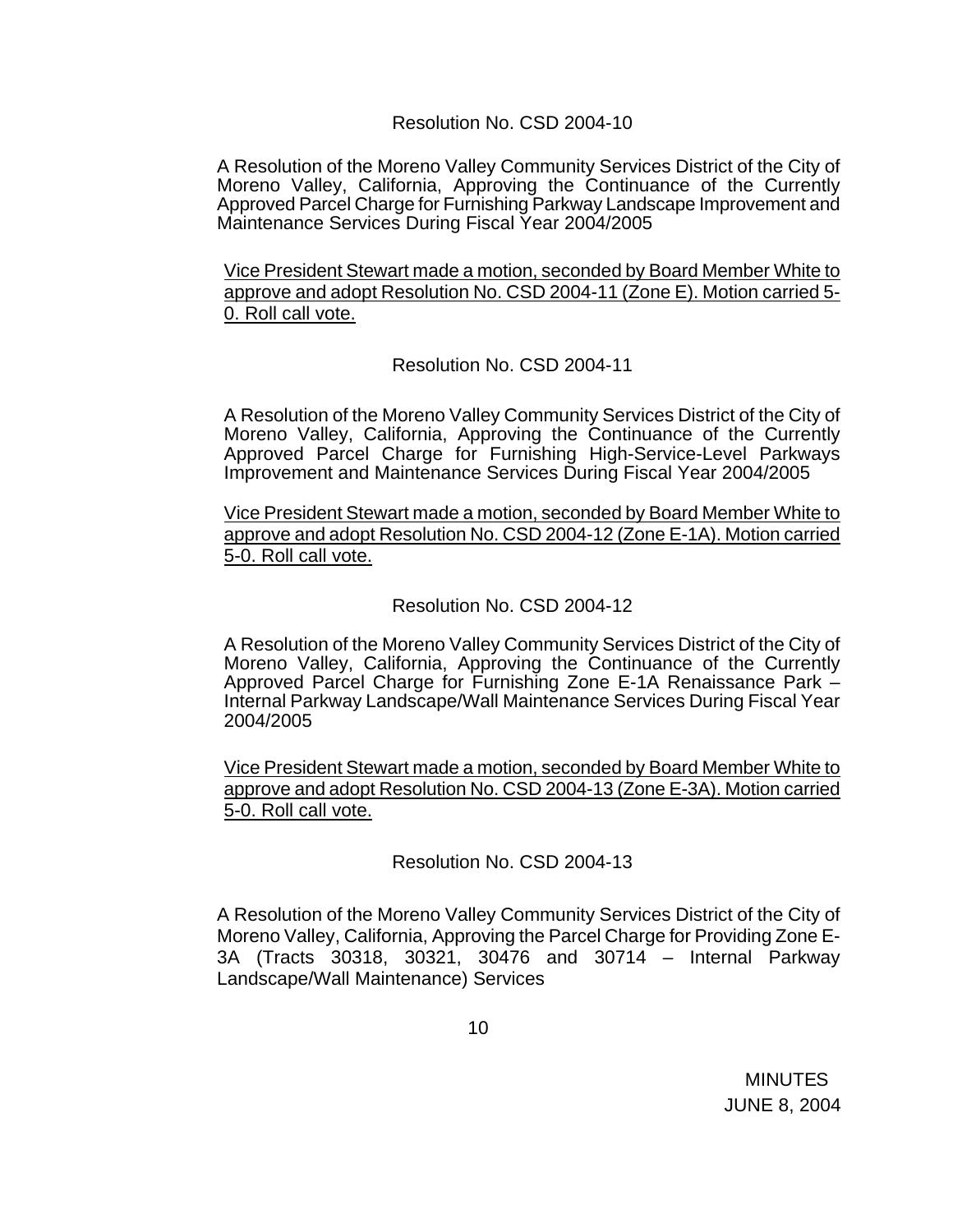Vice President Stewart made a motion, seconded by Board Member White to approve and adopt Resolution No. CSD 2004-14 (Zone E-4A). Motion carried 5-0. Roll call vote.

# Resolution No. CSD 2004-14

A Resolution of the Moreno Valley Community Services District of the City of Moreno Valley, California, Approving the Parcel Charge for Providing Zone E-4A (Daybreak Development – Internal Parkway Landscape Maintenance) **Services** 

Vice President Stewart made a motion, seconded by Board Member White to approve and adopt Resolution No. CSD 2004-15. Motion carried 5-0. Roll call vote.

### Resolution No. CSD 2004-15

 A Resolution of the Moreno Valley Community Services District of the City of Moreno Valley, California, Approving the Continuance of the Currently Approved Zone M Parcel Charge Calculation for Furnishing Commercial/Industrial Median Maintenance Services During Fiscal Year 2004/2005

E6. A PUBLIC HEARING TO CONSIDER APPLICATION NOS. P03-089, PA03- 0137, PA03-0138, PA03-0140 AND PA03-0141, INVOLVING APPROXIMATELY 6.6 ACRES AT THE SOUTHWEST CORNER OF CACTUS AVENUE AND MORENO BEACH DRIVE (SITE 1) AND APPROXIMATELY 10.7 ACRES AT THE NORTHWEST CORNER OF JFK DRIVE AND MORENO BEACH DRIVE (SITE 2). P03-089 IS AN AMENDMENT TO THE EASTGATE SPECIFIC PLAN (SP207) TO CHANGE THE ZONING FOR BOTH SITE 1 AND SITE 2 FROM COMMERCIAL TO SP207 MFR-15, A NEW SPECIFIC PLAN ZONING CLASSIFICATION, ALLOWING UP TO 15 DWELLINGS PER ACRE. PA03-0137 AND PA03- 0138 ARE TENTATIVE MAP AND PLOT PLAN APPLICATIONS TO ESTABLISH AN 87-UNIT CONDOMINIUM COMPLEX ON SITE 1. PA03- 0140 AND PA03-0141 ARE PLOT PLAN AND TENTATIVE MAP APPLICATIONS TO ESTABLISH A 138-UNIT CONDOMINIUM COMPLEX ON SITE 2.

 A presentation was made by Jon Myhre, of D.R. Horton/Western Pacific Housing, the applicant for the project.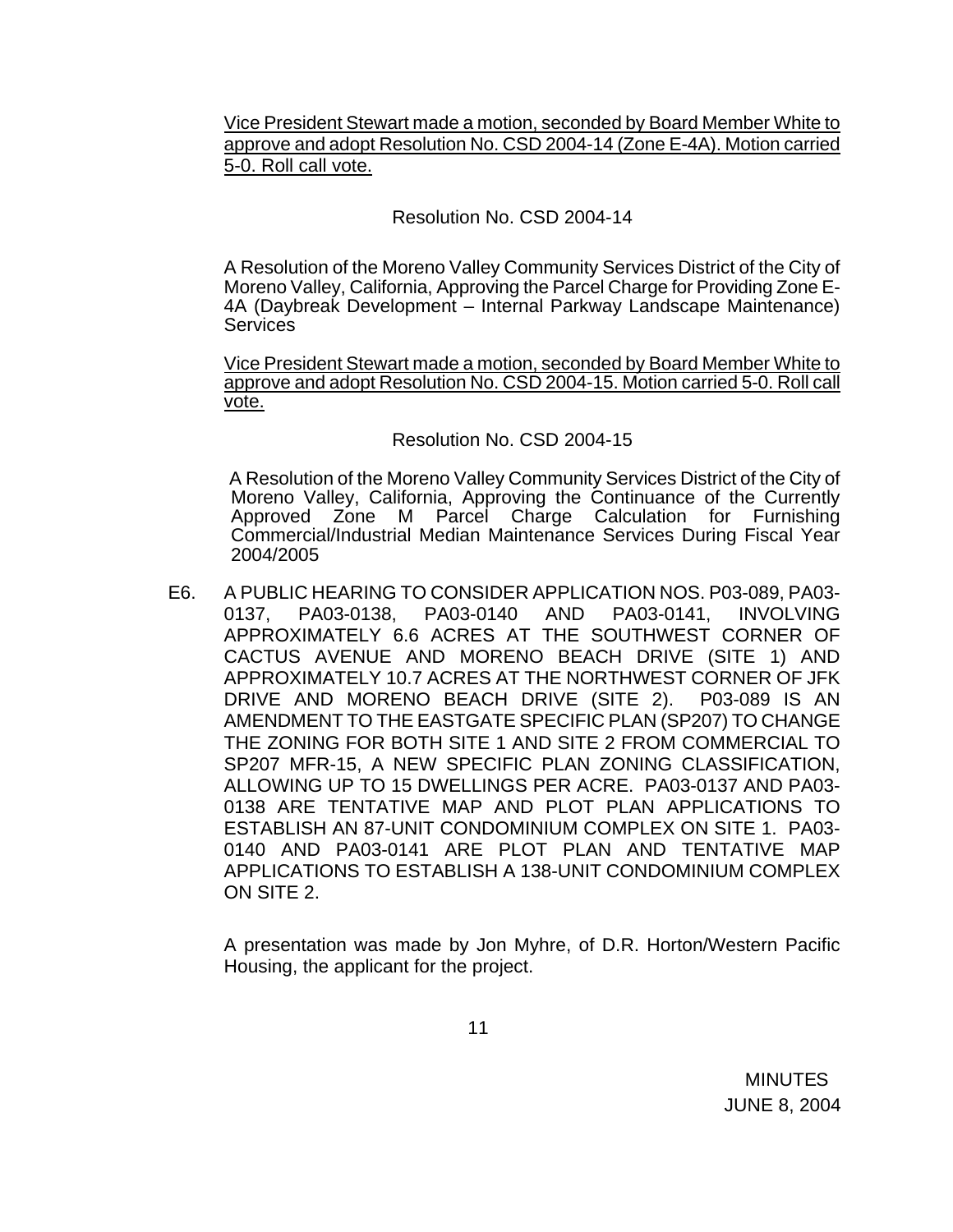Mayor West opened the agenda item for public comments. Public comments were received from: Stephen Crews; Tom Jerele; and Curtis Reed.

 Council Member Flickinger made a motion, seconded by Council Member White to adopt a Negative Declaration for Application Nos. P03-089, PA03- 0137, PA03-0138, PA03-0140 and PA03-0141; and introduce City Council Ordinance No. 667, based on the findings contained in the Ordinance, thereby approving Application P0-089, an amendment to the Eastgate Specific Plan (SP 207) and the Official Zoning Atlas. Motion carried 5-0. Roll call vote.

# Ordinance No. 667

 An Ordinance of the City Council of the City of Moreno Valley, California, Amending the Eastgate Specific Plan and the Official Zoning Atlas by: (1) Amending the Eastgate Specific Plan Development Standards and Design Criteria Creating the Multiple Family Residential 15 Zone; and (2) Changing the Zoning from Commercial to Multiple Family Residential 15 Concerning the Southwest Corner of Cactus Avenue and Moreno Beach Drive and the Northwest Corner of John F. Kennedy Drive and Moreno Beach Drive

 Council Member Flickinger made a motion, seconded by Council Member White to adopt City Council Resolution No. 2004-43, approving Application Nos. PA03-0137, PA03-0138, PA03-0140; and PA03-0141 based on the findings in the Resolution and subject to the conditions of approval attached to the Resolution. Motion carried 5-0. Roll call vote.

Resolution No. 2004-43

 A Resolution of the City Council of the City of Moreno Valley Approving: (1) Application Nos. PA03-0137 (Tentative Tract 31889) and PA03-0138 (Plot Plan to Establish a Condominium Complex on the Southwest Corner of Cactus Avenue and Moreno Beach Drive and (2) Application Nos. PA03- 0140 (Plot Plan) and PA03-0141 (Tentative Tract 31890) to Establish a Condominium Complex on the Northwest Corner of John F. Kennedy Drive and Moreno Beach Drive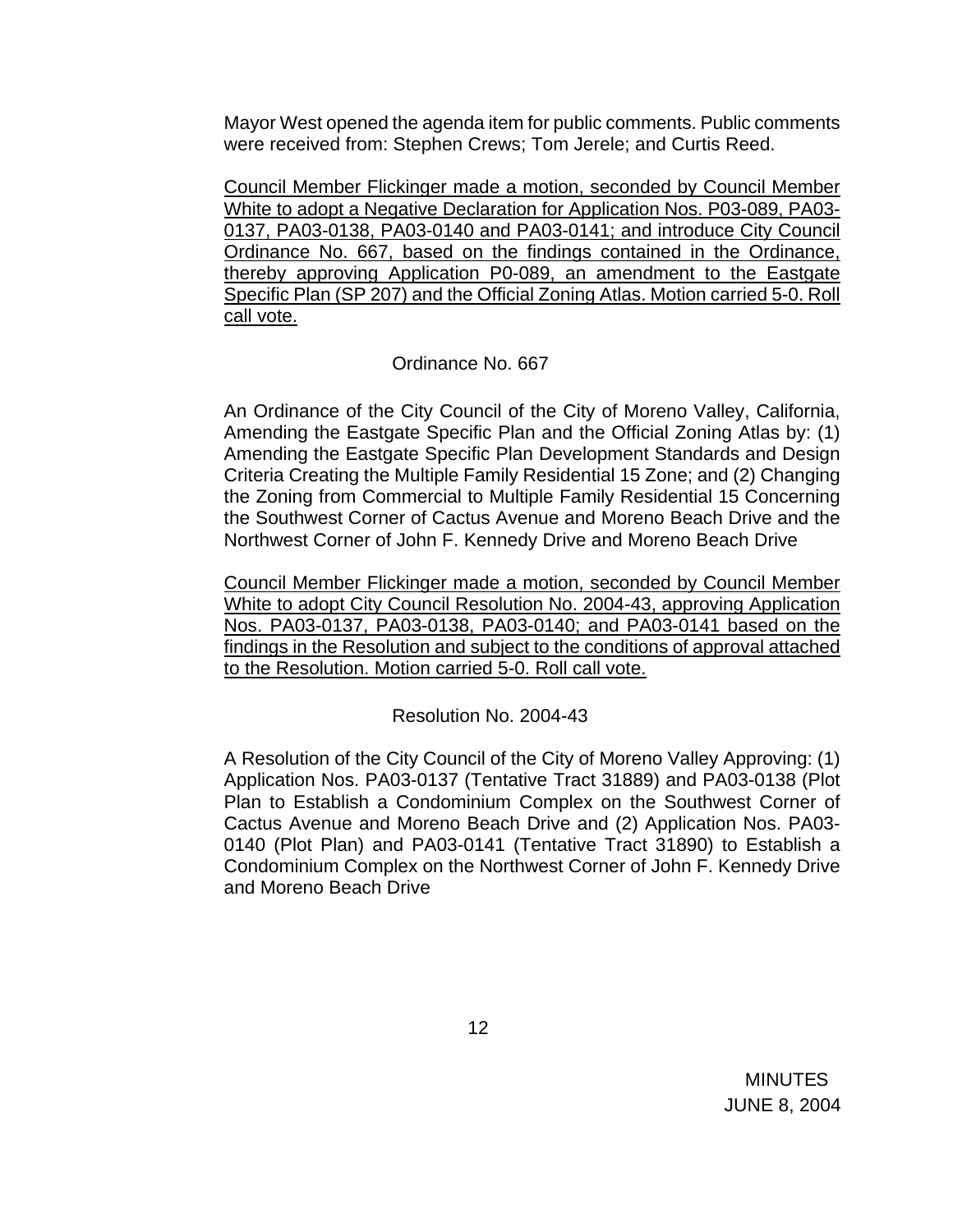# **F. ITEMS REMOVED FROM CONSENT CALENDARS FOR DISCUSSION OR SEPARATE ACTION**

Council Member Batey made a motion, seconded by Council Member Flickinger to approve items A3; B3; C3; and D2 (Regular Meeting Minutes of May 25, 2004). Motion carried 4-0-1, Mayor Pro Tem Stewart abstaining. Roll call vote.

# **G. REPORTS**

G1. CITY COUNCIL REPORTS ON REGIONAL ACTIVITIES

Mayor West opened the agenda item for public comments; there being none, public comments were closed

- a. Report on Southern California Association of Governments (SCAG) by Council Member Bonnie Flickinger
- b. Report on Western Riverside Council of Governments (WRCOG) by Council Member Charles White
- c. Report on Mobile Source Air Pollution Reduction Review Committee (MSRC) by Mayor West
- G2. REPORT TO CONSIDER PUBLIC COMMENTS REGARDING MAIL BALLOT PROCEEDING FOR COMMUNITY SERVICES DISTRICT ZONE M (COMMERCIAL/INDUSTRIAL IMPROVED MEDIAN MAINTENANCE). INDUSTRIAL DEVELOPMENT INTERNATIONAL, APN 312-250-022 - EAST OF PERRIS BOULEVARD AND SOUTH OF GLOBE STREET

President West opened the agenda item for public comments; there being none, public comments were closed.

 Board Member White made a motion, seconded by President West to receive and file. Motion carried unanimously.

G3. DEVELOPMENT SERVICES BUDGET ADJUSTMENT AND AUTHORIZATION TO HIRE PUBLIC WORKS DEVELOPMENT COORDINATOR

Mayor West opened the agenda item for public comments; there being none, public comments were closed.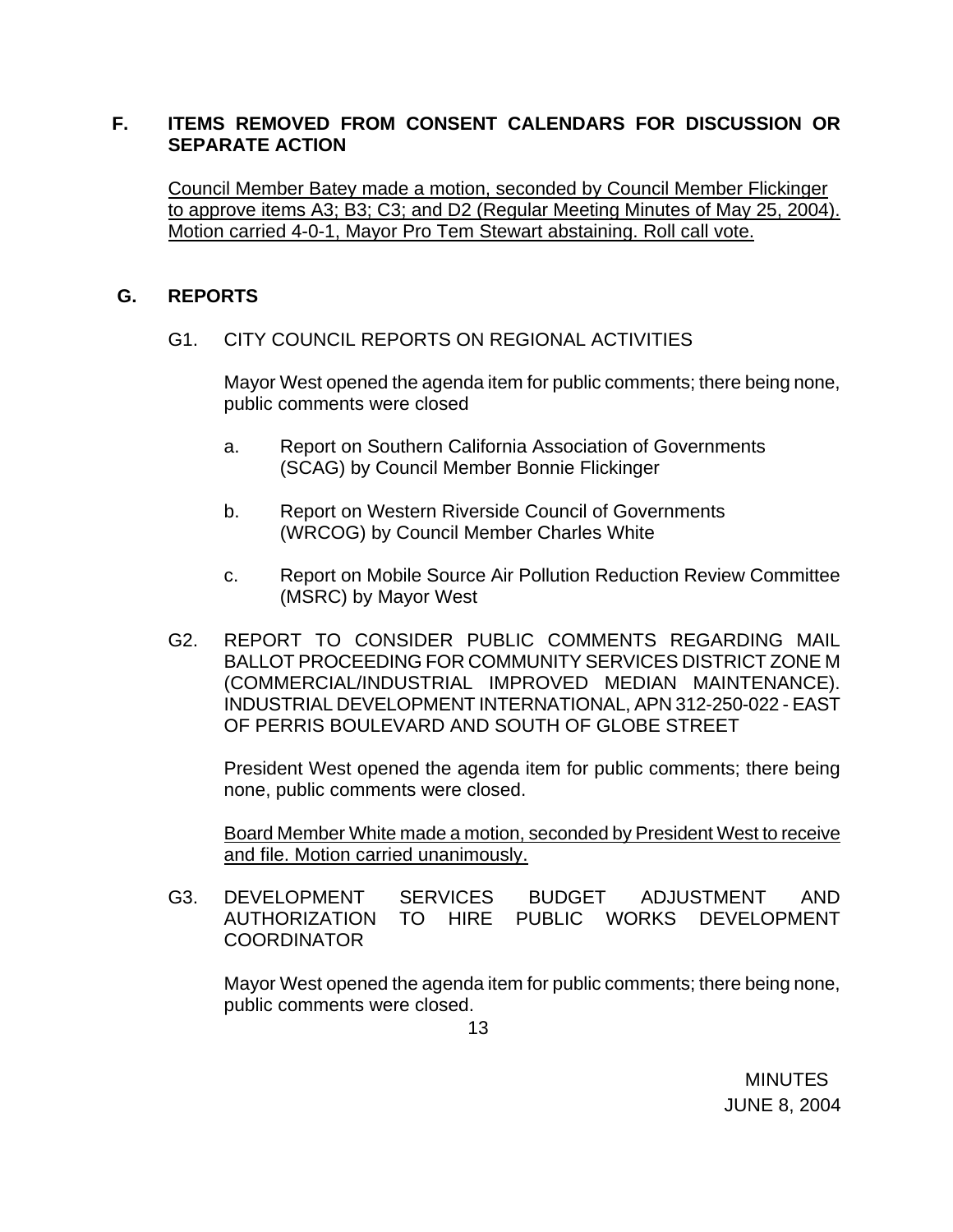Council Member White made a motion, seconded by Council Member Batey to approve the addition of the Public Works Development Coordinator position to the City's position control roster; appropriate \$10,000 for the cost of the position and related facility and support services for the remainder of FY 2003-04, with the understanding that the position and full year appropriations be included in the FY 2004-05 budget; and approve the Project Management Agreement with Highland Fairview Properties to provide funding for the new position. Motion carried 5-0. Roll call vote.

### G4. MARCH JOINT POWERS AGREEMENT AMENDMENT #8

Mayor West opened the agenda item for public comments; there being none, public comments were closed. Council Member White made a motion, seconded by Council Member Batey to continue the item to the Council Meeting of June 22, 2004. Motion carried 5-0. Roll call vote.

G5. LEGISLATIVE UPDATE

Mayor West opened the agenda item for public comments; there being none, public comments were closed.

Council Member White made a motion, seconded by Council Member Flickinger to support AB 2158. Motion carried 5-0. Roll call vote.

G6. CITY MANAGER'S REPORT – None given this evening

# **H. LEGISLATIVE ACTIONS**

ORDINANCES - 1ST READING AND INTRODUCTION

 H1. REQUEST TO INTRODUCE AN ORDINANCE RENAMING ADVISORY COMMITTEES TO BOARDS OR COMMISSIONS

Mayor West opened the agenda item for public comments; there being none, public comments were closed.

 Council Member Flickinger made a motion, seconded by Council Member White to introduce Ordinance No. 666, as amended to change "Library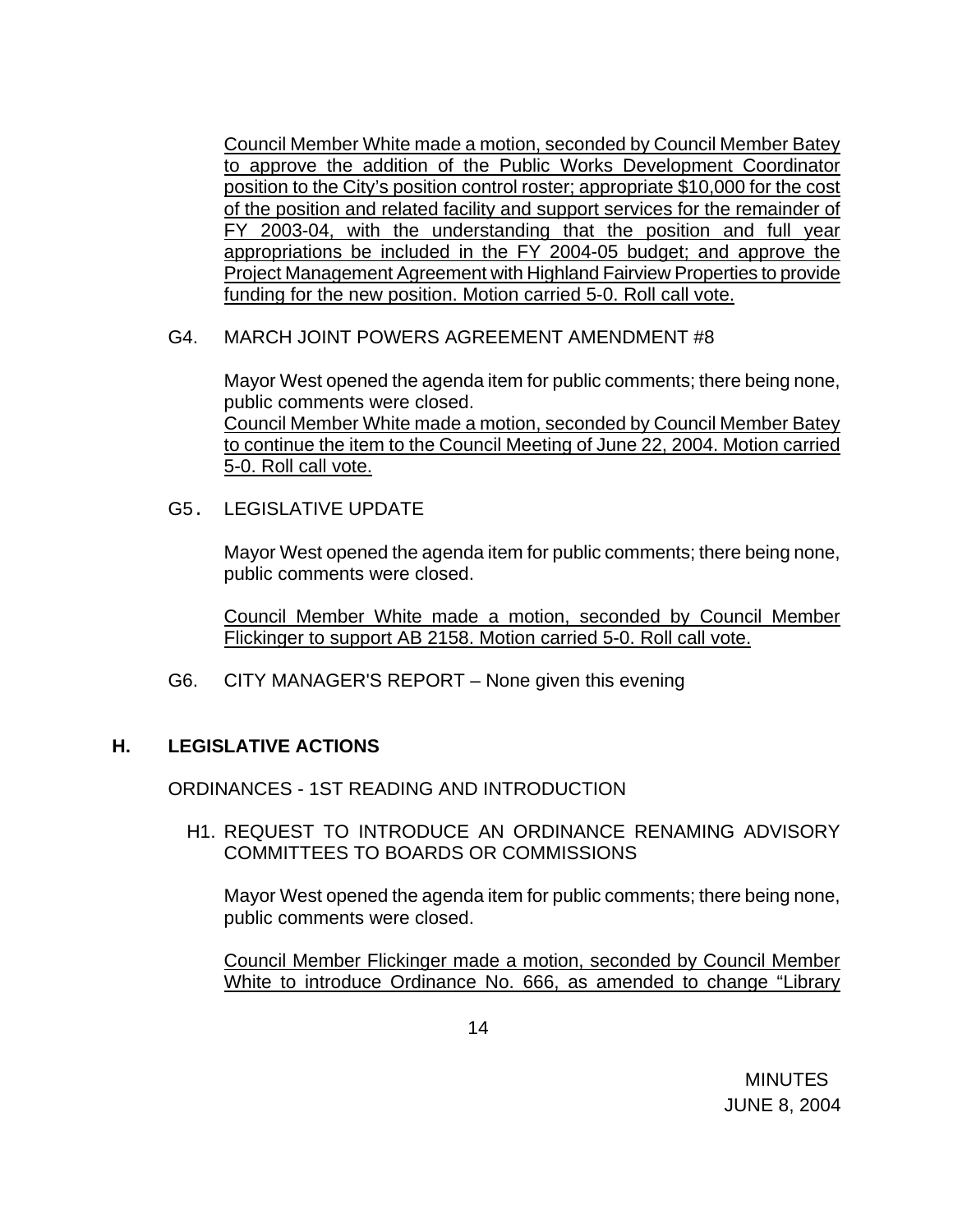Advisory Commission" to "Library Commission". Motion carried 5-0. Roll call vote.

# Ordinance No. 666

 An Ordinance of the City Council of the City of Moreno Valley, California, Amending Chapters 2.06, 2.19, 2.21, 2.22, 2.24, 2.27, and 2.28 of Title 2; and Chapter 7.03 of Title 7 of the City of Moreno Valley Municipal Code, Relating to Boards and Commissions

ORDINANCES - 2ND READING AND ADOPTION - NONE ORDINANCES - URGENCY ORDINANCES – NONE RESOLUTIONS – NONE

PUBLIC COMMENTS **ON ANY SUBJECT NOT ON THE AGENDA** UNDER THE JURISDICTION OF THE CITY COUNCIL ARE AS FOLLOWS:

# Curtis Reed – Address matter of record

1) Black History holidays

# Priscilla Banks – Address matter of record

- 1) Reserves
- 2) General Fund and November ballot

# Tom Jerele, Sr. – Address matter of record

- 1) City Hall location good buy; but growth is to the East should be centrally located
- 2) Televising Study Sessions
- 3) Homeowner's Associations and Problem Orientated Policing Team

# **CLOSING COMMENTS AND/OR REPORTS OF THE CITY COUNCIL, COMMUNITY SERVICES DISTRICT, OR COMMUNITY REDEVELOPMENT AGENCY**

# Council Member White

- 1) Stated last Friday night he attended the Arts Recognition Program honoring the 2004 California Arts Scholars who have won scholarships to the California State School for the Arts – Shay Jones, a Valley View High School was recognized for instrumental music – congratulated her on her "special recognition" and all those who were recognized
- 2) Announced Riverside County will be holding a "Household Hazardous Waste" collection day on Thursday, Friday & Saturday, July 17, 18 & 19 at the City Corporate Yard from 9:00 A.M. to 2:00 P.M.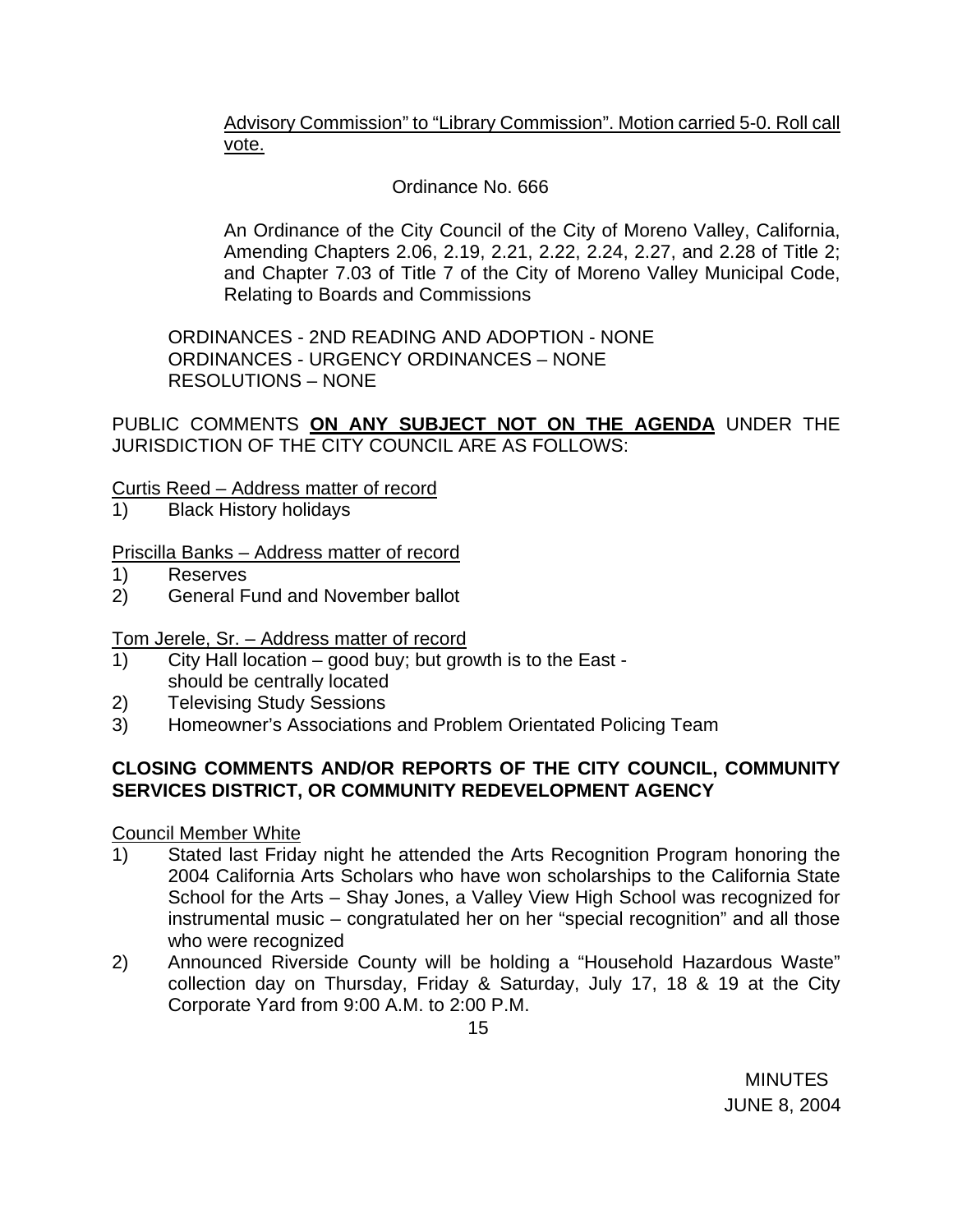- 3) Received in the mail today a mailer from the Moreno Valley Residents for Responsible Utility Service (MVRRUS) and it is showing a local address – stated he hopes the residents will understand the impact of this initiative at election time – this utility will only be a benefit for the City
- 4) Announced Supervisor Marion Ashley will be speaking at the Elk's Lodge tomorrow evening at 7:30 P.M. – invited the residents to come out and hear him

Council Member Flickinger

- 1) Congratulated Mayor West on obtaining a \$40,000 grant for a CNG (Compressed Natural Gas) street sweeper for the City
- 2) Attended a concert last Saturday put on by the Moreno Valley Master Chorale great performance of Broadway music
- 3) Announced that June  $14<sup>th</sup>$  is Flag Day and in honor of the holiday the Moreno Valley Chamber of Commerce and March Field Museum are co-sponsoring the third annual "Rally Round the Flag Event" this Saturday – for a ticket call the Chamber
- 4) The City is celebrating its  $20<sup>th</sup>$  birthday this year there will be Community activities to honor this event
- 5) Commented on the flyer from the MVRRUS which was paid for by Southern California Edison by funds coming out of our electric bills – stated SCE has never sponsored any program in this City nor had they ever attended any of our Council meetings until this initiative came forward – SCE is not trying to protect the taxpayers but their own revenues
- 6) Stated former State Legislator Bill Leonard who is now our representative on the State Board of Equalization issued a newsletter with interesting quotes – it stated that the fatality rate for the month of May for our troops in Iraq was 50% less than it was in April and the second, and most remarkable one was about the same number of Americans have been killed in the 14 months in Iraq as have been killed on the streets of Los Angeles in 12 months in 2003 – puts it all in perspective
- 7) Asked City staff if City Hall will be observing a "National Day of Mourning" on Friday to honor former President Reagan

Council Member Batey

- 1) Stated the City does support the Black History events but Juneteenth has never been brought forward to the City for consideration
- 2) Thanked Dan Lee for his positive article regarding solar energy for homes
- 3) Advised residents to be "fire safe" and "keep cool" this summer with fire season starting